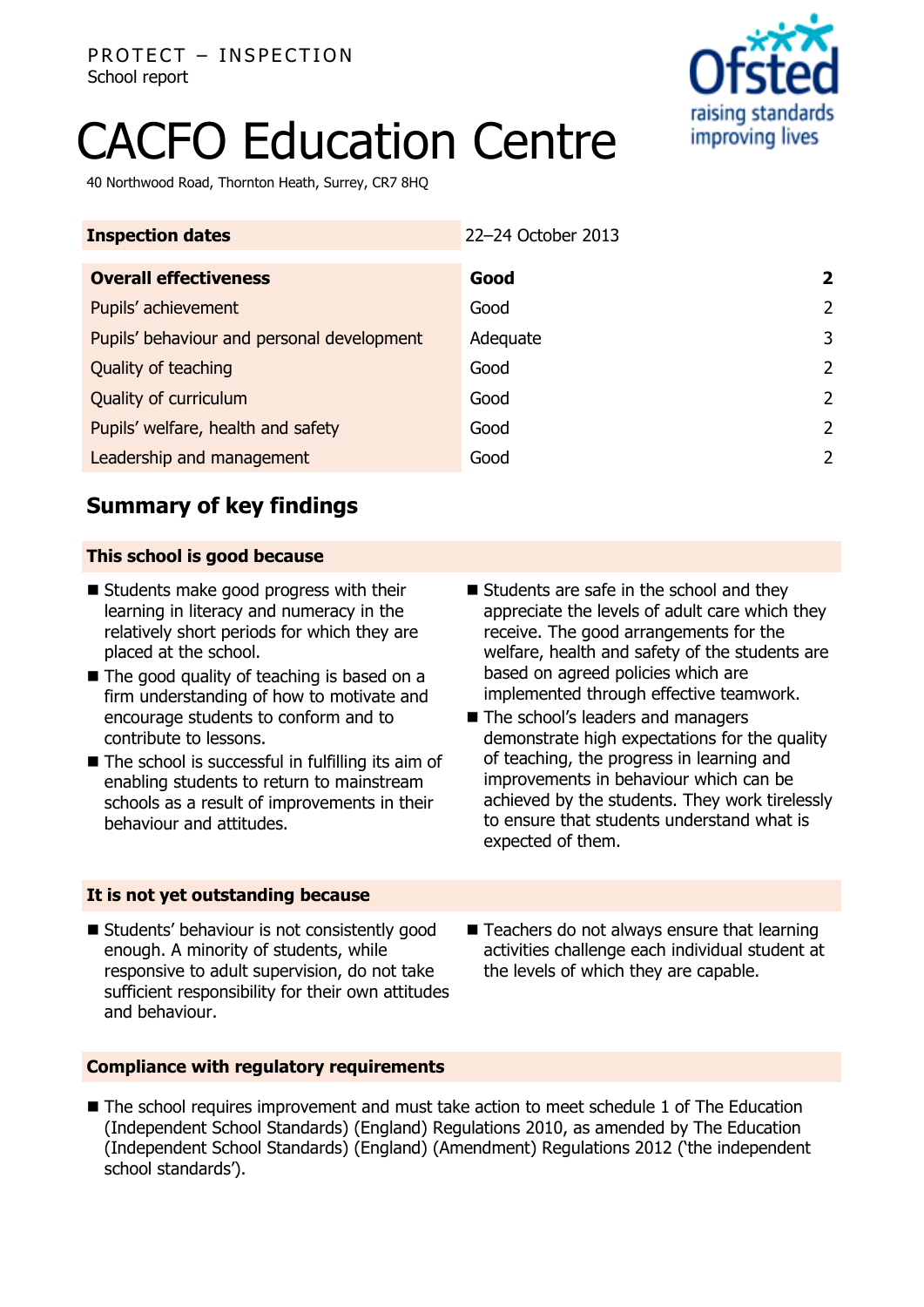## **Information about this inspection**

- This inspection was conducted with one day's notice.
- Five lessons were observed, taught by four teachers.
- Discussions were held with the headteacher and the school's senior behaviour manager, with a CAMHS worker (Child and Adolescent Mental Health Service), and a representative of the local authority.
- Responses to the inspection questionnaire from five members of staff were considered. Additional informal conversations took place with members of the teaching and support staff, with students, and with two parents and carers.
- A number of school policies were read, together with data about students' progress with their learning and behaviour. Samples of students' work were seen during lessons and in their English and mathematics workbooks.

# **Inspection team**

David Young, Lead inspector and Additional Inspector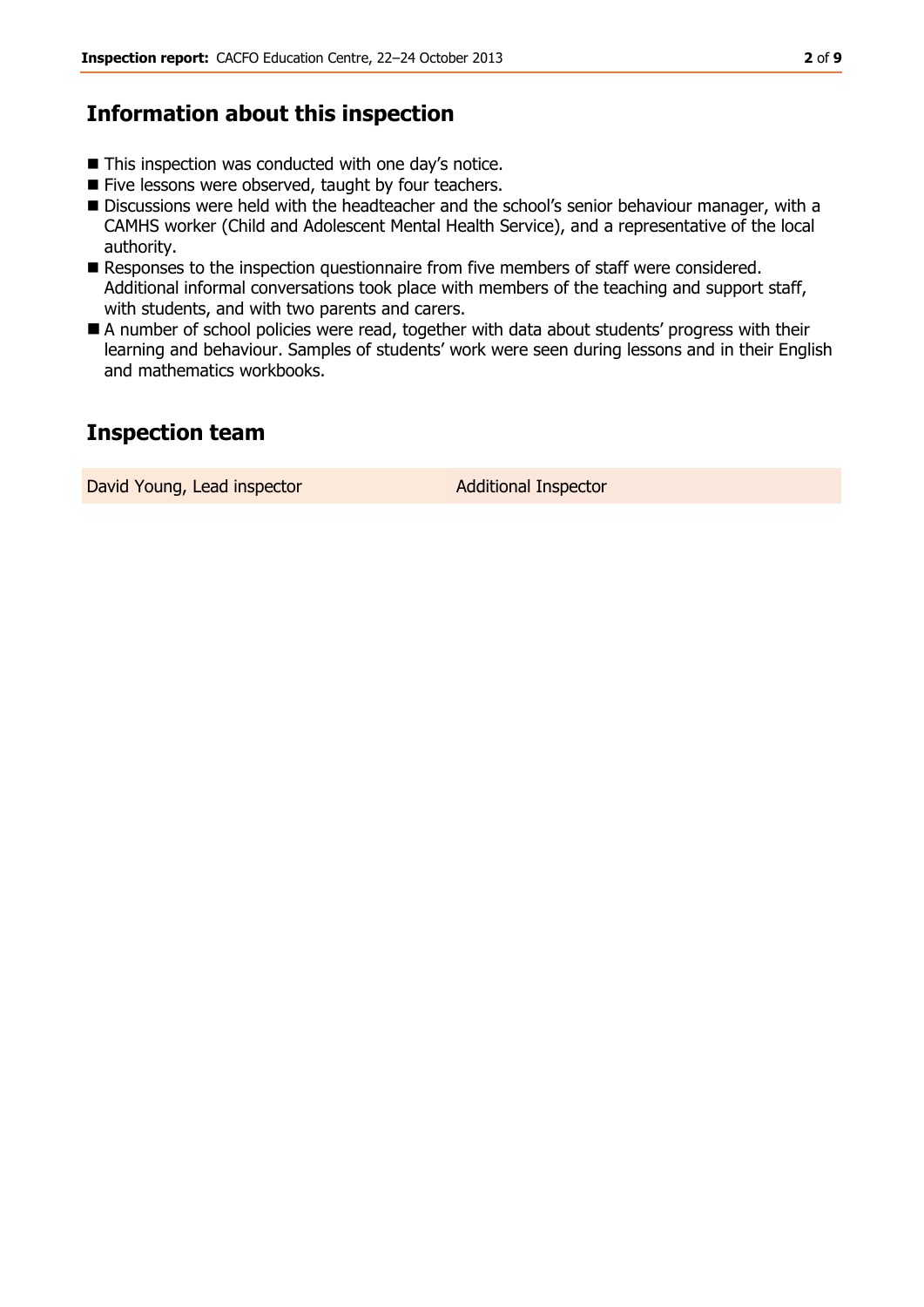# **Full report**

# **Information about this school**

- The proprietor is the Croydon African Caribbean Family Organisation (CACFO) which is a registered charity that operates an education centre registered as an independent school.
- The school which was registered with the Department for Education in November 2000, shares its campus with the CACFO community centre in Thornton Heath.
- The school operates as a pupil referral unit for up to 20 students aged from 11 to 16 years and provides full-time education on a short-stay basis for students who have experienced significant difficulties in accessing mainstream education. These are typically students who have been permanently excluded from mainstream schools or who are at risk of exclusion.
- The length of stay for students is typically from six weeks to up to two terms.
- At the time of inspection there were eight boys and two girls on roll, some of whom were dualregistered with their own schools. The main referring local authority is the London Borough of Croydon which purchases up to 10 places annually through a service-level agreement. The students do not have statements of special educational needs.
- **The school has explicit aims to 'encourage academic success and social advancement of children,** particularly, but not exclusively, of African and African Caribbean descent'.
- The centre was last inspected in May 2010.

## **What does the school need to do to improve further?**

- $\blacksquare$  Further improve the quality of teaching by:
	- $\equiv$ implementing a common approach to the use of assessment to inform students about the levels at which they are working and how they might improve on these
	- providing learning tasks which are always well matched to individual students' levels of achievement
	- providing staff training and sharing of best practice.
- **E** Ensure a consistent approach to the management of behaviour by all teaching and support staff through staff development which focuses on examples of best practice.

## **The school must meet the following independent school standard**

The proprietor must ensure that suitable changing accommodation and showers are provided for pupils aged 11 years or over at the start of the school year, who receive physical education (paragraph 23A(1)(c)).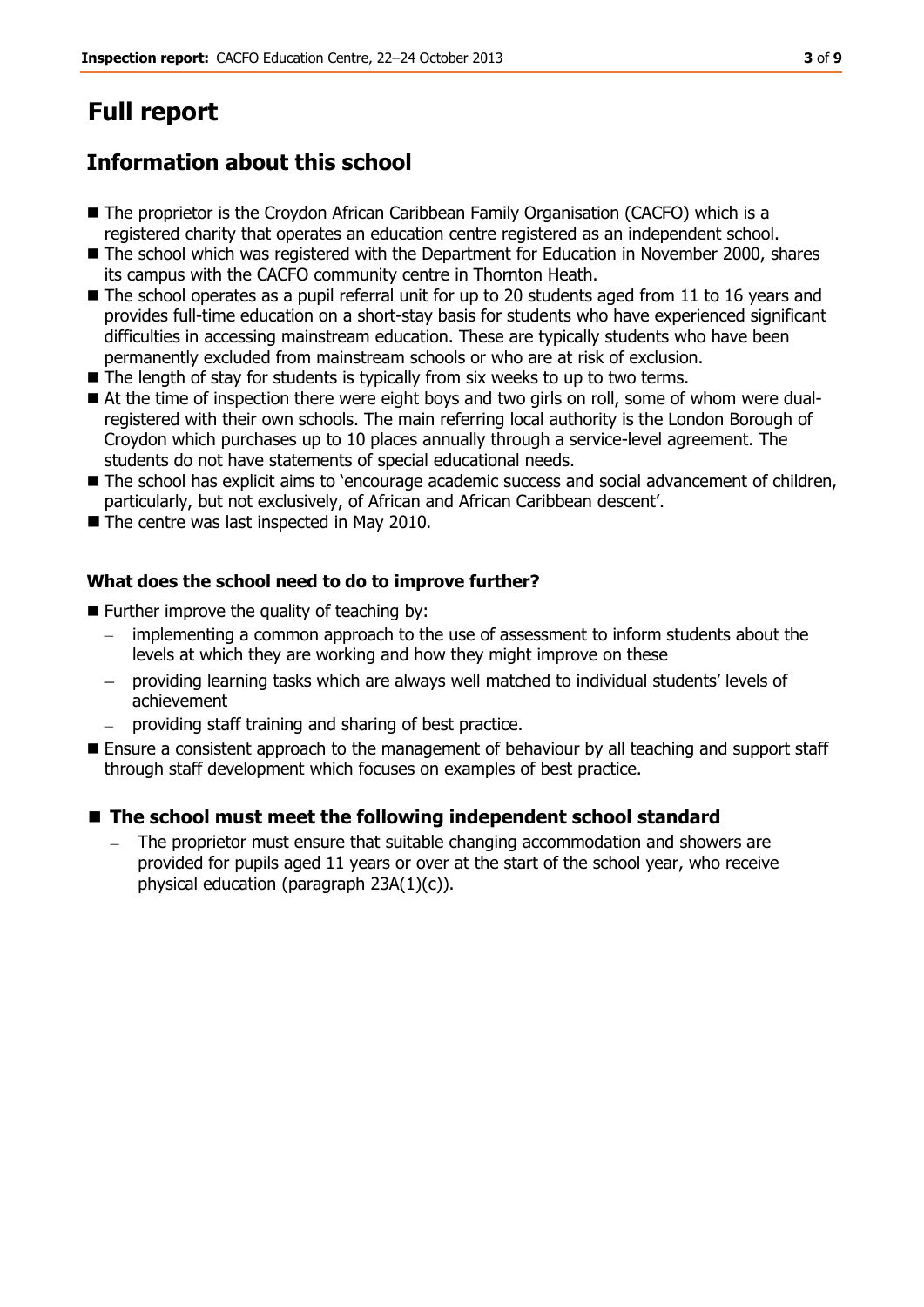## **Inspection judgements**

#### **Pupils' achievement Good**

Students' achievement is good as a result of good teaching and a carefully constructed curriculum. Students enter school with disrupted previous educational experiences, lack of motivation and no desire to conform to adult expectations. During their placements, despite the relatively short time that students attend the school, they make good progress in their academic achievement. On entry to the school they complete a series of baseline assessments in English, mathematics and Science, together with cognitive achievement tests (CAT tests) which help to provide an accurate knowledge of their starting levels. Most start from levels below age-related expectations and they do not have sufficient time at the school to fully make up lost ground. However, their rate of progress helps to close the gap with the national averages in English, mathematics and science. The extent of progress of individual students is directly related to their levels of attendance which for a number of students are at least in line with the national average, but variable overall.

Reading skills are developed well and most students make good progress with English, grammar, spelling and punctuation as a result of good teaching. Students mostly concentrate well and take an interest in mathematics and science. Their progress in developing knowledge and understanding in these subjects is also good, although the level of challenge in lessons is not always targeted sufficiently to match their individual learning needs. Their learning habits and ability to concentrate for sustained periods demonstrate improvement once they have adjusted to the expectations of the school. The majority of students also make good progress in physical education or in aspects of the creative and graphic arts. Students do not study for external examinations at the school and the majority return successfully to mainstream schools before the end of Year 10, or transfer to the local authority's transition programme at the start of Year 11.

#### **Pupils' behaviour and personal development Adequate**

Most students demonstrate good progress in reducing the number of incidents of misbehaviour over time and, as a result, the majority return to placements in maintained secondary schools. The school sets high expectations of students' cooperation and compliance with required standards. Expectations are made clear and constantly reinforced through patient dialogue and effective role models without confrontation. However, students' behaviour and personal development are only adequate because a minority of students do not accept sufficient responsibility for the improvement of their own attitudes and behaviour, and attempts at disruption of classes do occur. The presence in the classroom of the school's behaviour manager, and other adults with a focus on behaviour and relationships, makes a strong contribution to the development of positive responses from students. Many students have a long way to go to reach the standards required for reintegration into mainstream schools but the school persists in communicating an understanding of the skills and qualities required to succeed. Learning in classrooms is generally effective despite attempts at distraction and occasional disruption. The school has developed appropriate strategies for dealing with poor behaviour and attitudes and these do not generally disrupt learning, although the pace of learning is sometimes slowed.

Attendance overall is below the national average but for many students attendance shows an improvement on previous experience; a minority achieve 100% attendance over significant periods of time. Good use is made of the education welfare service and of strong relationships with students' families to help to improve attendance and punctuality. The school has excellent strategies for also involving parents and carers in the process of ensuring suitable behaviour in school. Some parents and carers spend time in the classroom working alongside their children, developing common expectations between home and school. Students are safe in school and levels of continuous staff supervision are high and effective. Provision for students' spiritual, moral, social and cultural development is good, with timetabled lessons of personal, social and health education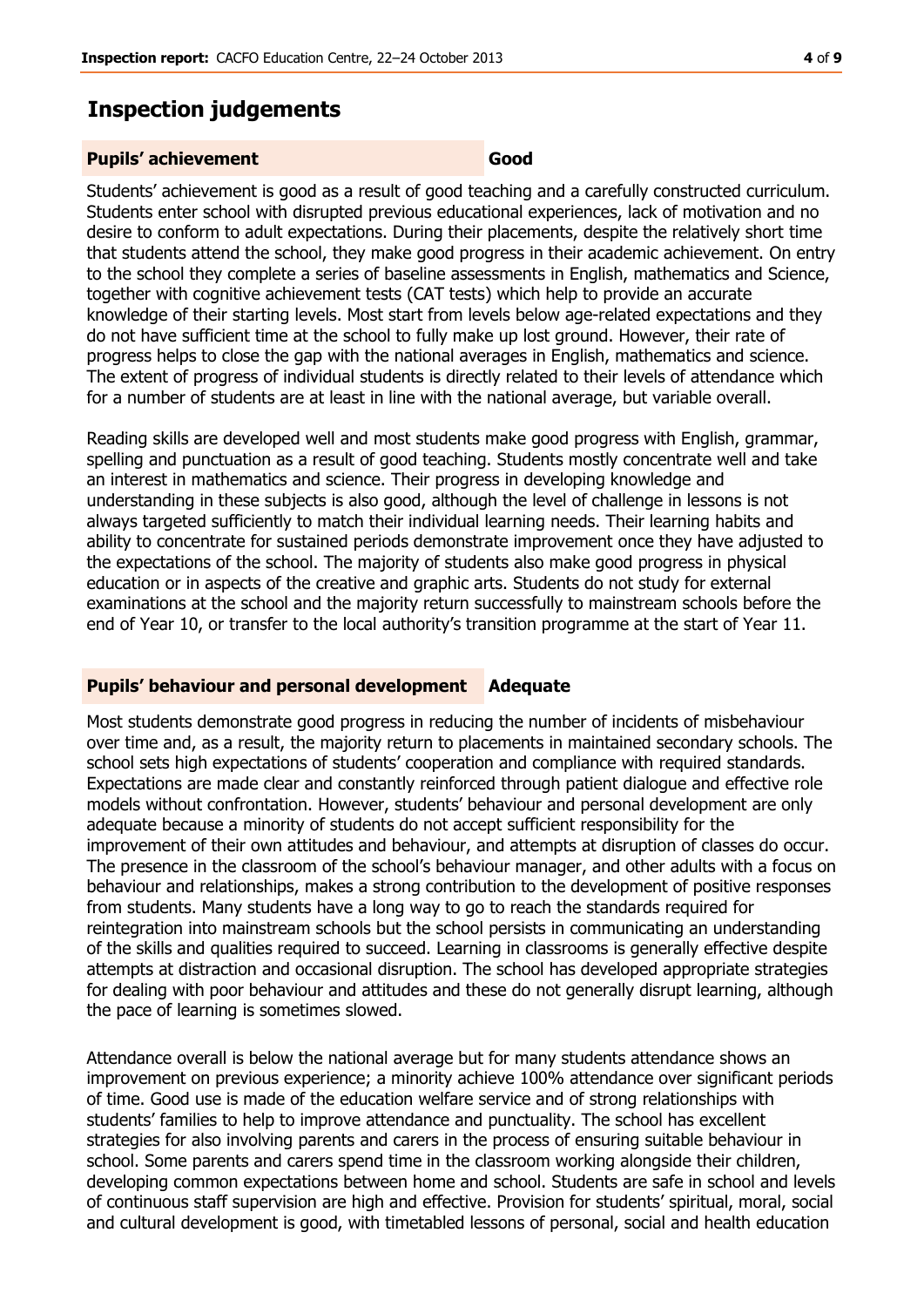and citizenship in addition to the continuous reinforcement of expectations across all subjects. Students achieve self-confidence and recognise that they are valued. They are given suitable opportunities for involvement in activities in the local community, for example in conducting local surveys about human rights, and good use is made of visitors to the school and of educational visits, including visits to Parliament and to London museums. Students are provided with good opportunities to understand diversity in society and the importance of their own place within the community. They are helped to understand the importance of the democratic process and the significance of public institutions and services. The school is careful to ensure that balanced views are expressed in any study of sensitive political or religious issues.

#### **Quality of teaching Good**

The quality of teaching is good and enables students to make good progress in a short period of time. There is a suitable focus in all lessons on communicating an understanding of the school's expectations for behaviour, and teachers mostly have success in ensuring that appropriate progress is being made. In all lessons, the content and activities are well planned and relevant to the areas of study. The effective teaching of English, mathematics and science ensures that students' basic learning skills are reinforced continuously. There are good opportunities for students to use information and communication technology (ICT) to extend their learning in a number of subjects. Students show an interest in much of the work and, despite their difficulties with sustaining continuous attention and concentration, there is evidence of effective learning. Despite the challenges, teachers create a positive climate for learning and enable students to sustain concentration and achieve success. Students enjoy active learning in art, physical education and graphic design.

Attention to the essential skills of listening, focusing on the immediate task in hand, and showing respect for the contributions of others, are not implemented consistently in a minority of lessons. In the best lessons, there is careful attention to the questioning of students to monitor their understanding and to encourage them to develop their thinking to deeper levels. In these lessons too there is constant reinforcement through direct instructions and personal reminders about the essential requirements which contribute to suitable behaviour. Significant skills, such as listening attentively, looking directly at the screen or the text, speaking in turn and listening to the contributions of others are continuously reinforced to ensure that all students conform to those basic classroom routines with which they have not previously conformed. As a result, students are increasingly able to explain their answers and to demonstrate their understanding to others. Baseline assessment provides a good basis for planning suitable work and regular assessment allows teachers to identify where progress is being made. On occasions, there is not sufficient attention to ensuring that the tasks set for students match their individual levels of ability and prior learning. Evidence of the progress they are making is not always communicated sufficiently to students in the marking of their work. There is a good focus on the basic skills of literacy and numeracy, but teachers' written feedback does not always communicate specific points for improvement.

#### **Quality of curriculum Good**

The quality of the curriculum is good and suitable for the nature of students' short-term placements in the school. It enables them to achieve well. All the required areas of learning are covered with a suitable emphasis on core experiences in English, mathematics, science and ICT. The curriculum enables rapid gains to be made in important aspects of literacy and numeracy, while also placing an important emphasis on the development of study skills and behaviour management. Teachers' planning is derived from a suitable overview of curriculum content in each subject. Good enrichment opportunities are provided through art, music and graphic design. The emphasis on the development of fitness and ball skills in physical education is appropriate and suitably challenging. The programme for personal, social and health education and citizenship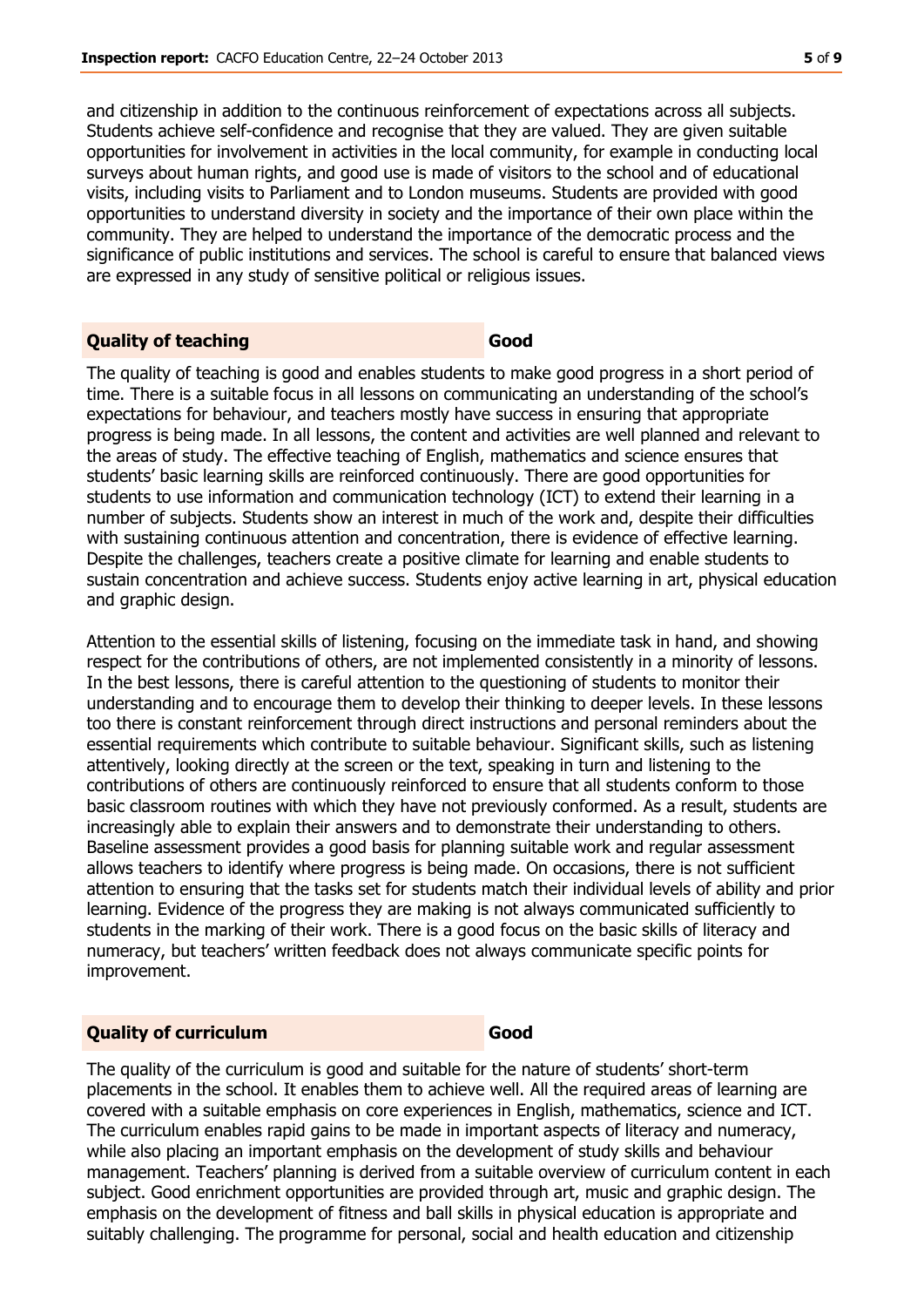(PSHEE) provides effectively for students' future roles in the community, and the school plans well for the next stages of education for individual students. The headteacher is a member of the local placement panel which is illustrative of the good relationship with the local authority to ensure that the most appropriate next steps are planned for each individual student. Since the last inspection, there has been an improvement in the quality of resources and access to appropriate external facilities, for example, using the laboratory of another local school for practical science. Appropriate use is made of the contributions of external visitors, for example to provide first-aid training for students, the celebration of Black History Month, and a planned visit to implement an anti-bullying programme. Students have good access to computers and the use of the digital projector contributes effectively to learning. Despite the relatively restricted space, the school makes good use of its available resources.

### **Pupils' welfare, health and safety Good**

The school makes good provision for the welfare, health and safety of students and, as a result, students are safe in the school. The school's leaders have ensured that all the regulatory requirements for students' welfare, health and safety are met. Good attention is given to the safeguarding of students through rigorous procedures for staff appointments and suitable policies for behaviour management, the prevention of bullying and first aid. All the required checks on staff suitability are completed before appointment and details are entered in an appropriate single central register. Staff are trained to the required levels in child protection and first aid. Good provision is made for students who are vulnerable or at risk through good relationships with parents and carers. Working closely with relevant personnel in the local authority ensures that all available services are engaged to the benefit of students. Themes in the curriculum, together with physical education lessons and good quality lunches, encourage students to develop healthy lifestyles. High levels of supervision and excellent adult role models enhance the safe environment of the school. Anti-bullying procedures are fully implemented. Good arrangements are in place for the assessment of risk, and health and safety procedures, including arrangements for fire safety, are implemented consistently in conjunction with the effective management of the site and premises. Routine administration, including the maintenance of suitable registers for admissions and attendance, is thorough and appropriate.

#### **Leadership and management Good**

The quality of leadership and management is good and ensures effective provision and good levels of achievement by the students. Leaders and managers have ensured that all but one of the regulations have been met. They have a shared vision for what can be achieved and a consistent determination that the lives of young people may be improved. They have ensured that students understand the expectations of the school and work tirelessly to help students overcome their various barriers to learning. Monitoring of the curriculum and of teaching and learning are continuous as a result of the proximity of the school's leaders within the teaching area. Opportunities to deepen the expertise of staff in teaching and supporting challenging students through the sharing of best practice and the use of corporate training activities are limited. The integration of teaching and strategies for students' personal development is a strength of the school and provides confidence for all those adults working with students.

The premises, although small, provide a suitable environment for successful learning. There is, however, no provision for changing accommodation and showers for students undertaking physical education, as required. The school ensures that all the required information for parents and carers is made available and is up to date, including suitable procedures for managing any complaints. The management committee has a sound understanding of the school's strengths and areas for further development. The school demonstrates a good capacity to make a positive impact on the lives of challenging young people.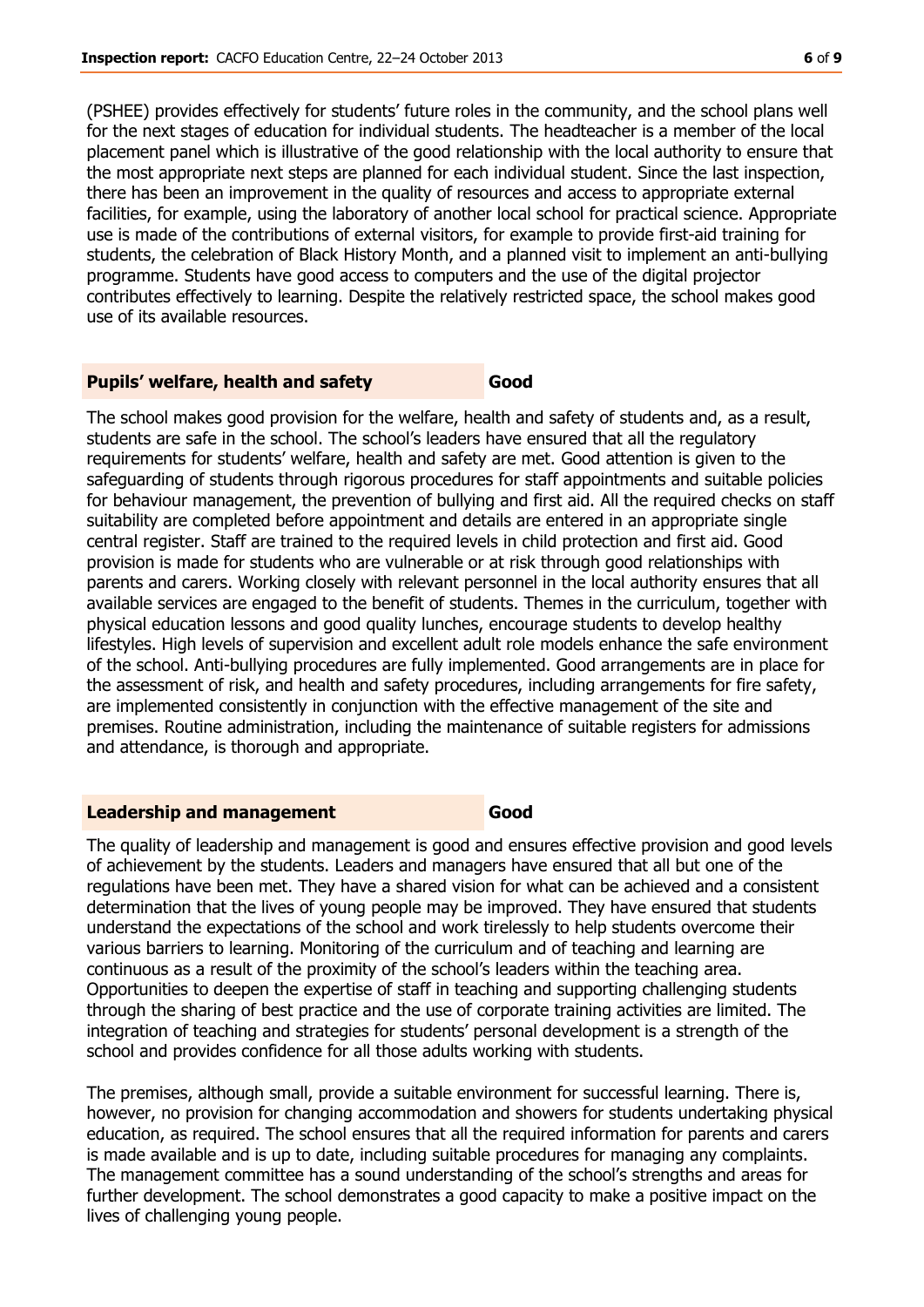# **What inspection judgements mean**

| <b>School</b> |                  |                                                                                                                |
|---------------|------------------|----------------------------------------------------------------------------------------------------------------|
| Grade         | <b>Judgement</b> | <b>Description</b>                                                                                             |
| Grade 1       | Outstanding      | A school which provides an exceptional quality of education and<br>significantly exceeds minimum requirements. |
| Grade 2       | Good             | A school which provides a high quality of education that exceeds<br>minimum requirements.                      |
| Grade 3       | Adequate         | A school which meets minimum requirements but needs to<br>improve the quality of education it provides.        |
| Grade 4       | Inadequate       | A school where minimum requirements are not met and/or the<br>quality of education has serious weaknesses.     |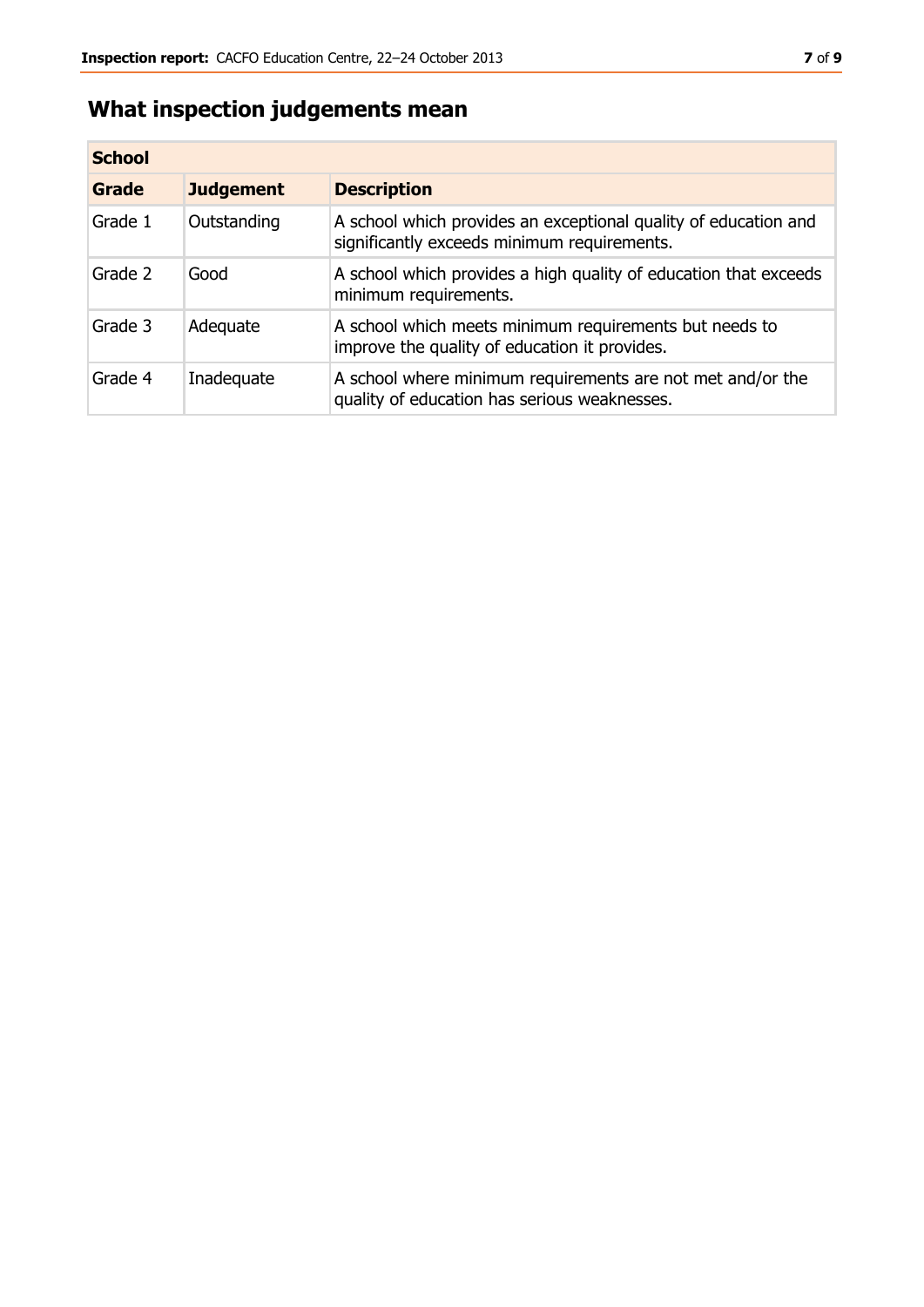# **School details**

| Unique reference number        | 132776   |
|--------------------------------|----------|
| <b>Inspection number</b>       | 422746   |
| <b>DfE registration number</b> | 306/6094 |

This inspection was carried out under section 162A of the Education Act 2002, as amended by schedule 8 of the Education Act 2005, the purpose of which is to advise the Secretary of State for Education about the school's suitability for continued registration as an independent school.

| <b>Type of school</b>                      | Special day school for short-term placements for<br>students with behavioural, emotional and social<br>difficulties |
|--------------------------------------------|---------------------------------------------------------------------------------------------------------------------|
| <b>School status</b>                       | Independent                                                                                                         |
| Age range of pupils                        | $11 - 16$                                                                                                           |
| <b>Gender of pupils</b>                    | Mixed                                                                                                               |
| <b>Number of pupils on the school roll</b> | 10                                                                                                                  |
| <b>Number of part time pupils</b>          | 0                                                                                                                   |
| <b>Proprietor</b>                          | <b>CACFO</b>                                                                                                        |
| <b>Chair</b>                               | <b>Adrian Dennis</b>                                                                                                |
| <b>Headteacher</b>                         | Patricia Oliver                                                                                                     |
| Date of previous school inspection         | 19-20 May 2010                                                                                                      |
| <b>Annual fees (day pupils)</b>            | £9,000                                                                                                              |
| <b>Telephone number</b>                    | 020 8771 6222                                                                                                       |
| <b>Email address</b>                       | headteacher@cacfo.org.uk                                                                                            |